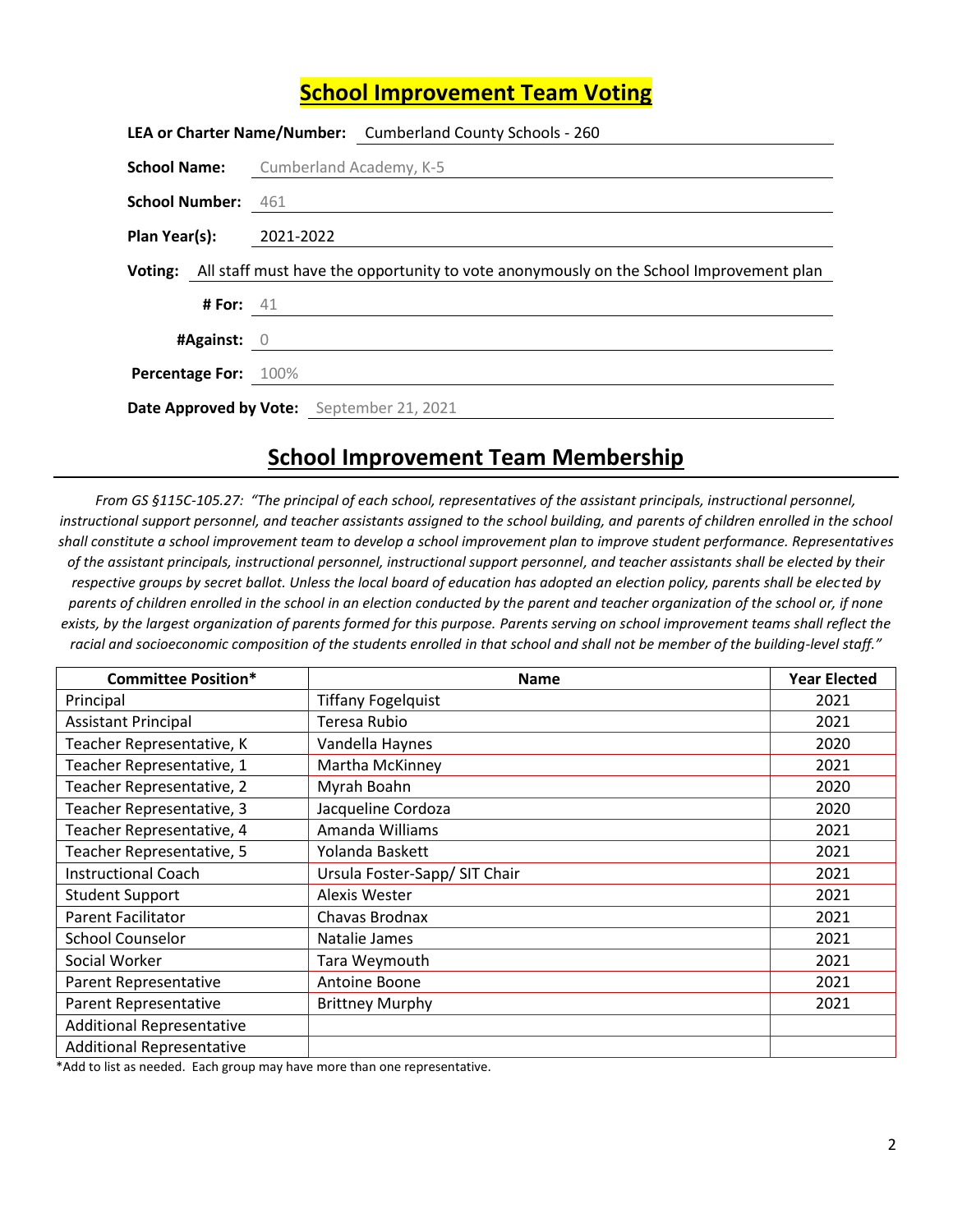## **Title II Plan**

|         |                                                                               | Instructions: Complete each cell highlighted in red (content controls will also appear in red when you hover the cursor                                                                                                                                                                                                                                                                                                            |               |  |  |  |  |
|---------|-------------------------------------------------------------------------------|------------------------------------------------------------------------------------------------------------------------------------------------------------------------------------------------------------------------------------------------------------------------------------------------------------------------------------------------------------------------------------------------------------------------------------|---------------|--|--|--|--|
|         | over them). Refer to the SAMPLE Title II Plan located on page 5 for examples. |                                                                                                                                                                                                                                                                                                                                                                                                                                    |               |  |  |  |  |
| School: | Cumberland Academy, K-5                                                       |                                                                                                                                                                                                                                                                                                                                                                                                                                    |               |  |  |  |  |
| Year:   | 2021-2022                                                                     |                                                                                                                                                                                                                                                                                                                                                                                                                                    |               |  |  |  |  |
|         |                                                                               |                                                                                                                                                                                                                                                                                                                                                                                                                                    |               |  |  |  |  |
|         | <b>Description of the Plan</b>                                                |                                                                                                                                                                                                                                                                                                                                                                                                                                    |               |  |  |  |  |
|         | <b>Purpose:</b>                                                               | The purpose of this plan is to provide a detailed description of staff development<br>expenditures.                                                                                                                                                                                                                                                                                                                                |               |  |  |  |  |
|         | <b>Budget Amount</b>                                                          |                                                                                                                                                                                                                                                                                                                                                                                                                                    | <b>AMOUNT</b> |  |  |  |  |
|         | <b>Total Allocation:</b>                                                      |                                                                                                                                                                                                                                                                                                                                                                                                                                    | \$1800        |  |  |  |  |
|         |                                                                               |                                                                                                                                                                                                                                                                                                                                                                                                                                    |               |  |  |  |  |
|         | <b>Budget Breakdown</b>                                                       | Briefly describe the title of and purpose for this staff development:                                                                                                                                                                                                                                                                                                                                                              |               |  |  |  |  |
|         | <b>Staff Development 1</b>                                                    | The Cumberland Academy Team will participate in a book study of The Innovator's<br>Mindset, by George Couros. This study will encourage teachers and administrators to<br>empower their learners to wonder, to explore--and to become forward-thinking<br>leaders. As a virtual school, our team has aligned our School Improvement Plan goals<br>with innovative instruction and this book study will help cultivate that mindset |               |  |  |  |  |
|         |                                                                               | <b>DESCRIPTION</b>                                                                                                                                                                                                                                                                                                                                                                                                                 | <b>AMOUNT</b> |  |  |  |  |
|         | Personnel:                                                                    |                                                                                                                                                                                                                                                                                                                                                                                                                                    |               |  |  |  |  |
|         | <b>Training Materials:</b>                                                    | \$15                                                                                                                                                                                                                                                                                                                                                                                                                               | \$750         |  |  |  |  |
|         | <b>Registration/Fees:</b>                                                     |                                                                                                                                                                                                                                                                                                                                                                                                                                    |               |  |  |  |  |
| Travel: |                                                                               |                                                                                                                                                                                                                                                                                                                                                                                                                                    |               |  |  |  |  |
|         | <b>Mileage/Airfare:</b>                                                       |                                                                                                                                                                                                                                                                                                                                                                                                                                    |               |  |  |  |  |
|         | Lodging/Meals:                                                                |                                                                                                                                                                                                                                                                                                                                                                                                                                    |               |  |  |  |  |
|         |                                                                               |                                                                                                                                                                                                                                                                                                                                                                                                                                    |               |  |  |  |  |
|         | <b>Consulting Services:</b>                                                   |                                                                                                                                                                                                                                                                                                                                                                                                                                    |               |  |  |  |  |
|         | <b>Follow-up Activities:</b>                                                  |                                                                                                                                                                                                                                                                                                                                                                                                                                    |               |  |  |  |  |
|         |                                                                               | Total for staff development 1:                                                                                                                                                                                                                                                                                                                                                                                                     | 750           |  |  |  |  |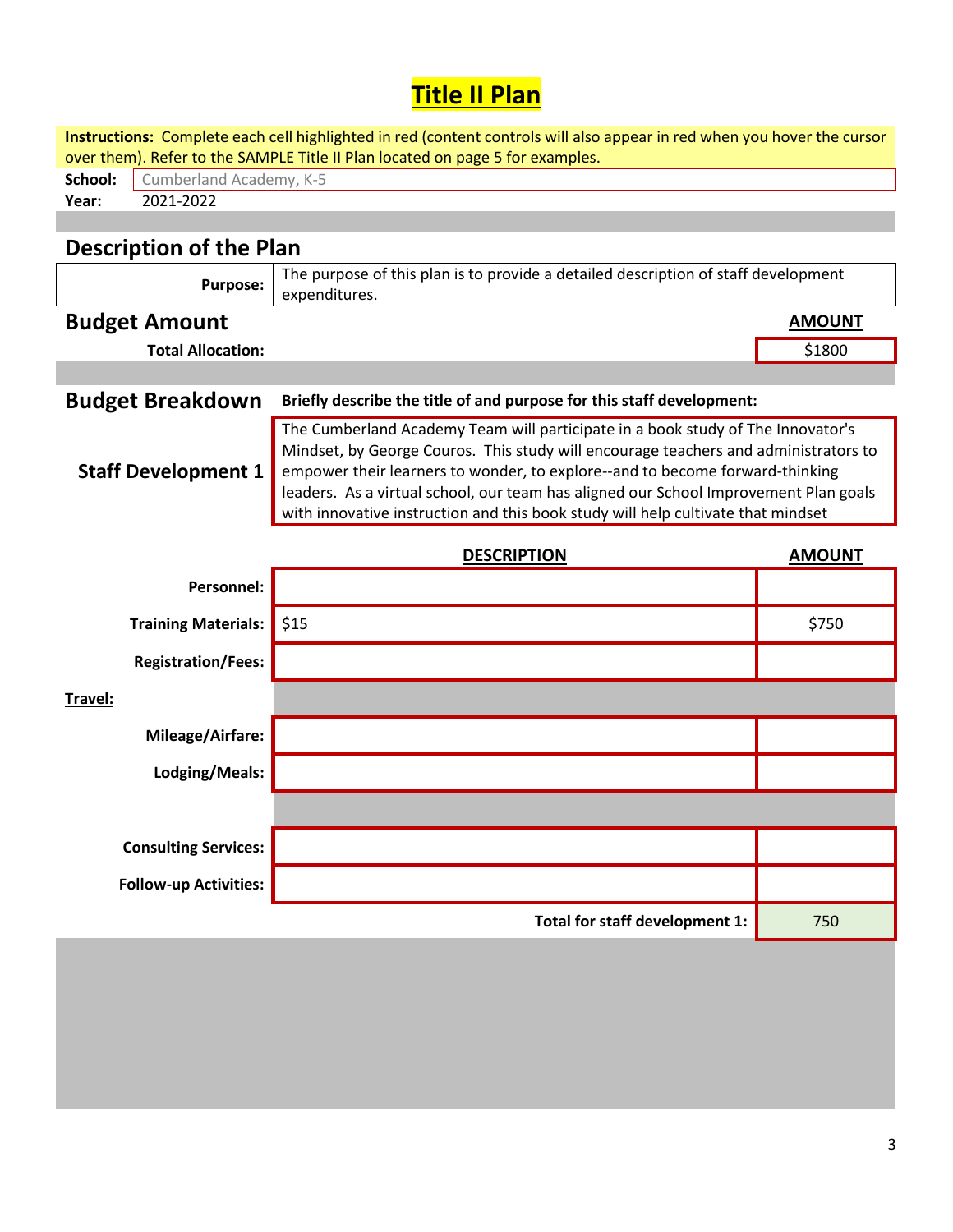## **Budget Breakdown Briefly describe the title of and purpose for this staff development:**

**Staff Development 2** George Couros will present to our staff in order to enhance our book study and bring it to life. The focus topic will be as follows: Embracing the Core of Innovative Teaching and Learning Now and Moving Forward. Sanée Bell says the following; "Students should have rich, relevant, and authentic experiences at school, across the board." Starting with this thinking, what are some of the ways that we can "innovate inside the box" to immediately empower our students and educators to create those experiences within the school while understanding there are constraints and barriers in education? Although teaching face-to-face is different than in a remote or a hybrid learning situation, the core values of what is important should stay the same no matter the environment. How do we ensure that we support our educators, communities, and students while we are all feeling overwhelmed? How do we embrace the "Innovator's Mindset" when innovation is no longer optional, but necessary for all learners? The "core of innovative teaching and learning" focuses on four areas where we need to deepen and push our thinking to create an environment within education to develop our students as the leaders of not only tomorrow but give our students opportunities to make an impact on the world today.

|                              | <b>DESCRIPTION</b>                                                                 | <b>AMOUNT</b> |
|------------------------------|------------------------------------------------------------------------------------|---------------|
| Personnel:                   |                                                                                    |               |
| <b>Training Materials:</b>   |                                                                                    |               |
| <b>Registration/Fees:</b>    |                                                                                    |               |
| Travel:                      |                                                                                    |               |
| Mileage/Airfare:             |                                                                                    |               |
| Lodging/Meals:               |                                                                                    |               |
|                              |                                                                                    |               |
| <b>Consulting Services:</b>  | The remaining portion of the presenter's fee will come from the<br>Title 1 budget. | \$1,050       |
| <b>Follow-up Activities:</b> |                                                                                    |               |
|                              | Total for staff development 2:                                                     | \$1,000       |
|                              |                                                                                    |               |
|                              | <b>Grand Total</b>                                                                 | \$1,800       |